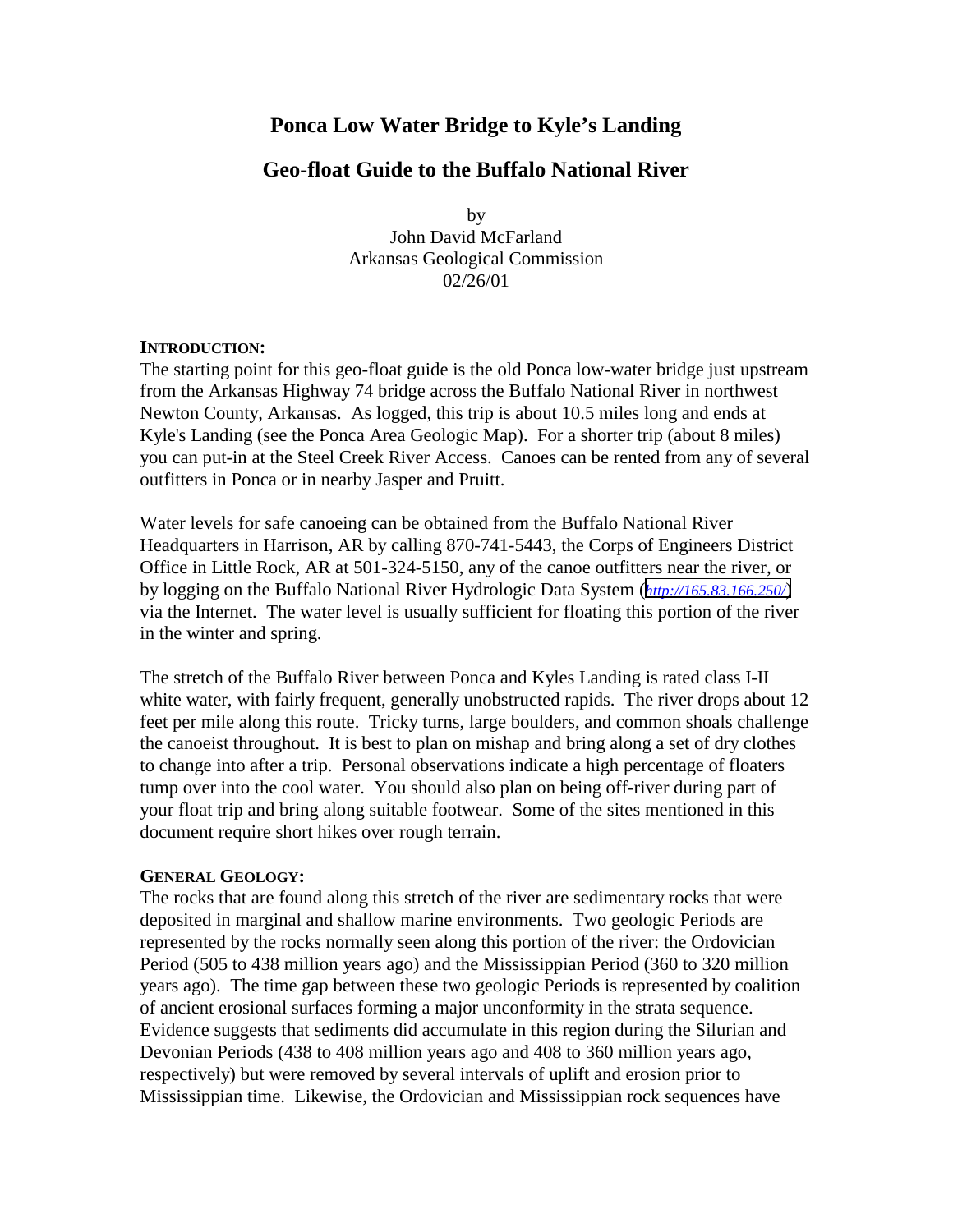unconformities within them delineating other intervals of uplift and erosion during those times. Younger rocks from the upper Mississippian and Pennsylvanian Periods are found higher up the mountains, but are normally not seen from the river. On occasion, however, rocks from these younger units are found associated with the gravels in the river bed.

Geologists divide sequences of rock layers into natural categories of similar type and depositional environment for better understanding and communication. These units are called formations. The stratigraphic column below indicates the formations exposed at the surface in this area.



**Exposed Stratigraphic Units in the Ponca Wilderness Area.** The stippled areas indicate erosional unconformities. When the formation does not extend all the way across the chart it indicates that the formation has been removed in some parts of the region by erosion prior to the deposition of the overlying units.

Stratigraphic units seen in the bluffs along the Ponca to Kyles Landing portion of the river.

### **RIVER LOG**

(The following River Log is based on the distance downstream from the Ponca low-water bridge.)

Mileage Description

0.0 Ponca low-water bridge. The river bed and bluffs are middle Ordovician age Everton Formation for the next 2.3 miles. The Everton Formation is 300 to 370 feet thick in this area. It is composed of various mixtures of dolostone, sandstone,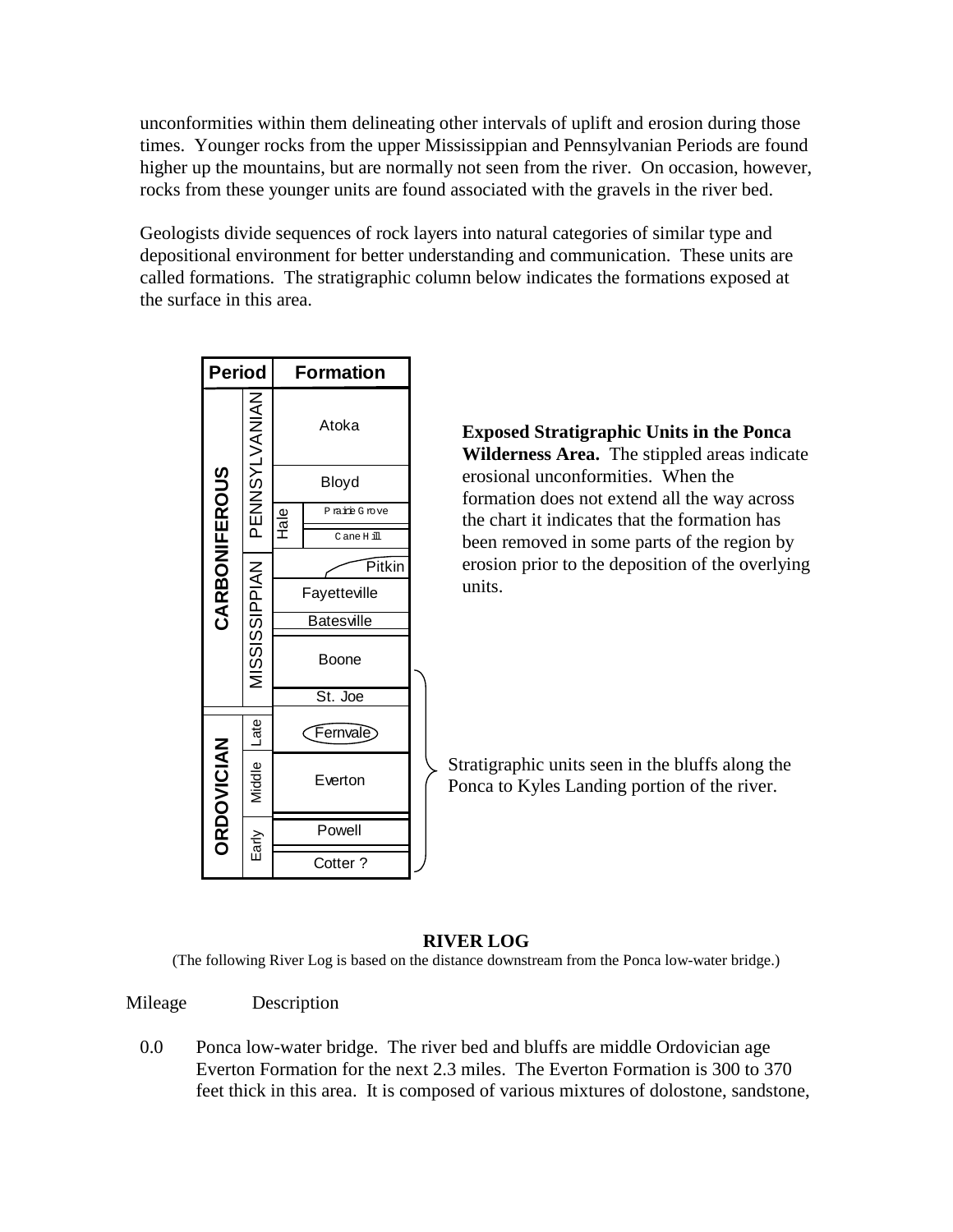and limestone, although traces of conglomerate, shale, and chert may be observed locally. The dolostones are more or less limy and the limestones are more or less dolomitic and sand is a common constituent of both rock types. The sandstones tend to be made up of clear (to white), well-rounded, frosted, coarse- to fine-sized sand grains with limy and dolomitic cements. The strata bedding ranges from thin to massive.

0.4 The bluff along here has several small waterfalls and paleokarst (ancient karst) features. When the trees are leafed-out the features are generally well hidden. Karst is a term used to refer to a type of terrain formed were solutioning of the rock is the dominant process of landscape development. This occurs in areas directly underlain by relatively thin bedded, highly jointed, limestones (and less importantly by dolostones, chalk, gypsum, calcite cemented sandstones, etc.) with at least moderate rainfall and nearby entrenched valleys to drain off the water. Caves and sinkholes are among the principle characteristics of karst areas. Paleokarst features have been found developed in the Everton but not in the Mississippian age strata of this region. Modern karst features are relatively common in the area but are usually restricted to the Mississippian limestones. (Only 3.5% of known modern caves in the region are developed in the Everton.)



**An Everton Formation bluff upstream from Wrecking Rock**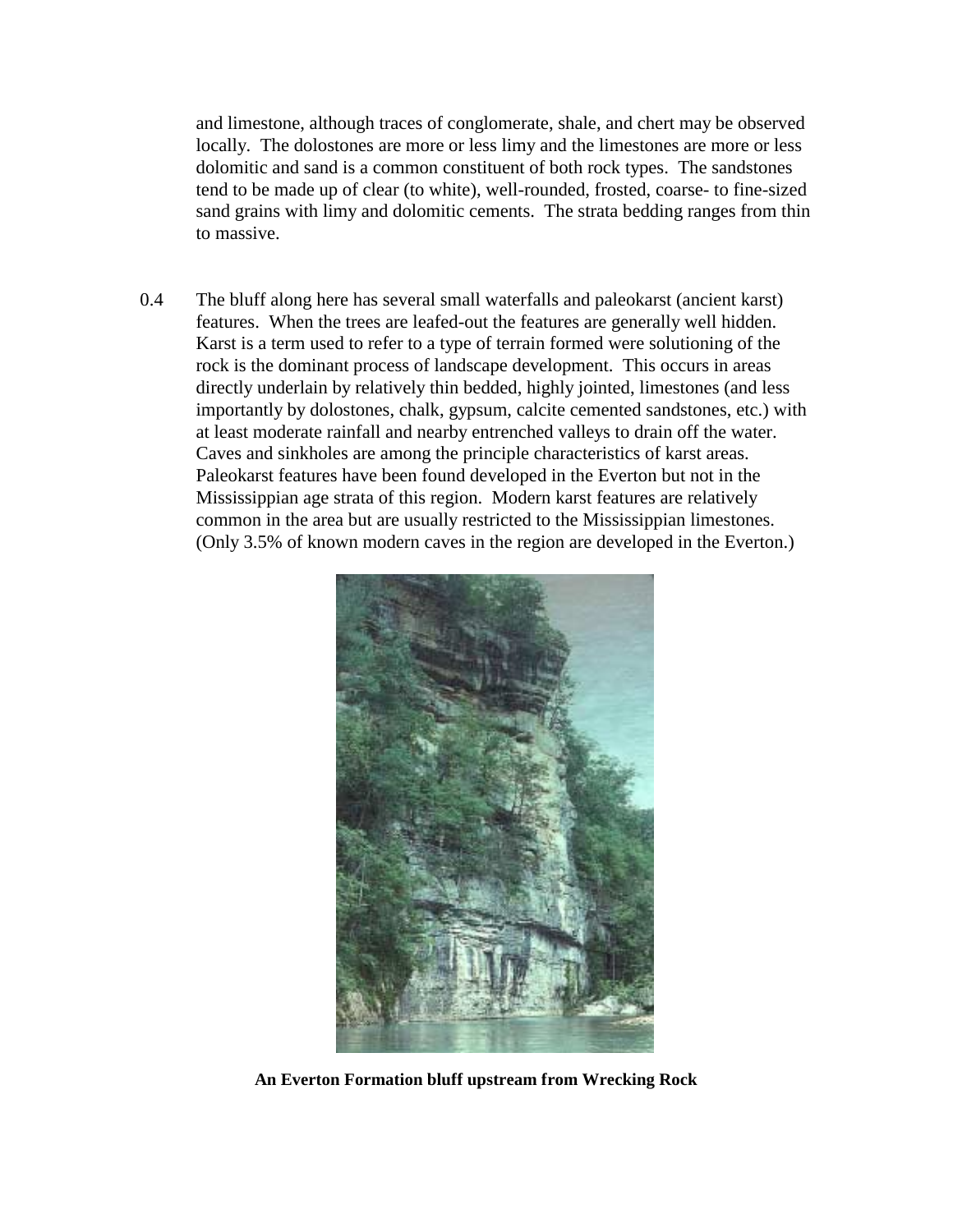1.5 Wrecking Rock! When the current and gravels are in the right configuration this group of boulders from the Everton Formation can cause the unwary canoeist to take an unscheduled swim. A close examination of these rocks shows them to be a jumble of sandstone boulders and cobbles held together with a similar quartz sandstone matrix. Two ideas seem indicated: 1) it may be that these sediments had become partially lithified as beach rock and then became disrupted by a storm or other aggressive process; or 2) we are seeing the left-overs of a paleokarst feature. A number of other small local areas of similar brecciation can be found throughout this region. The Steel Creek campground is adjacent to this site.



**Everton Formation Bluffs at Steel Creek. The canoe launch is at the bottom of the picture. The camp ground is out of the picture to the top left.**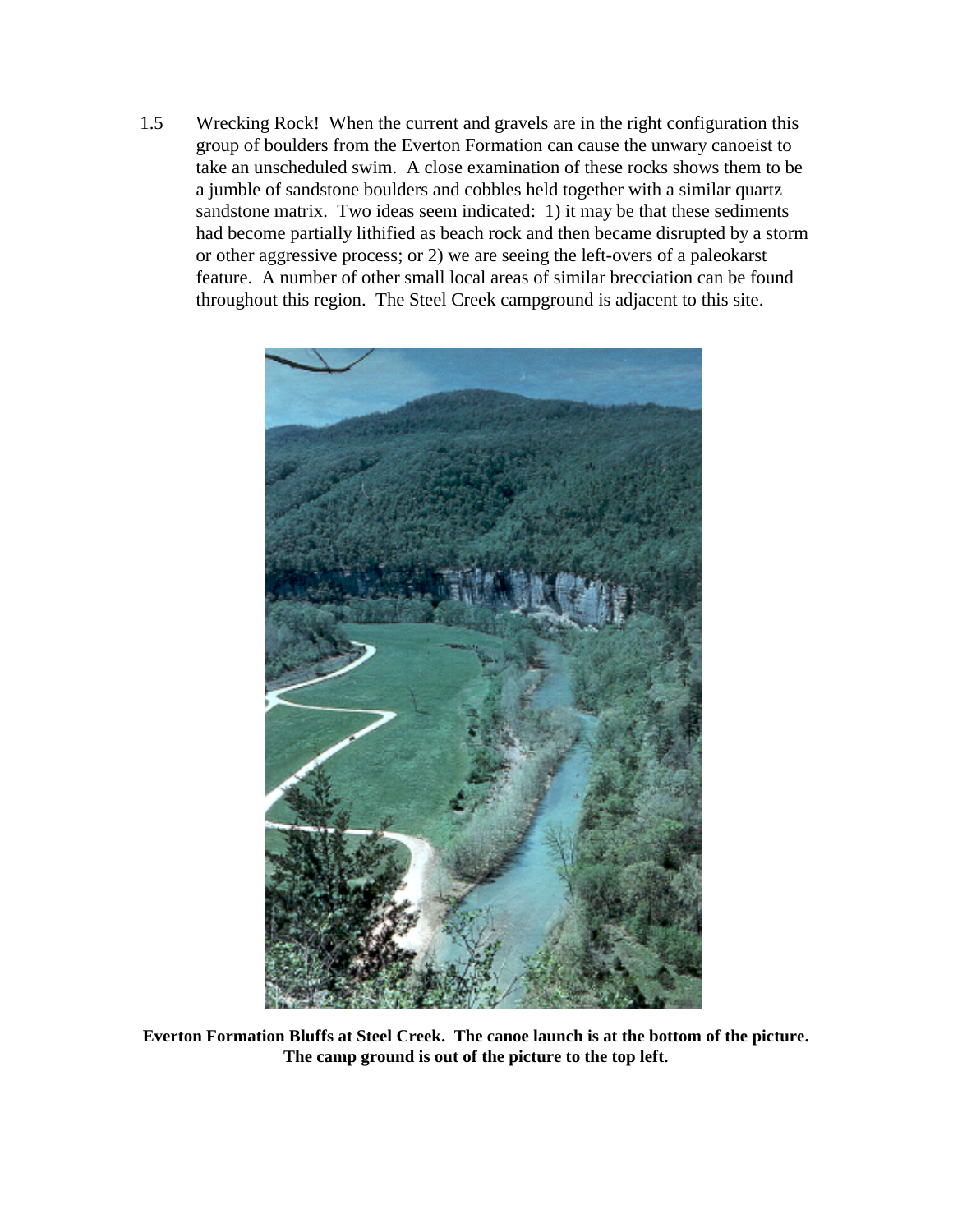- 2.3 Steel Creek put-in. This also marks the approximate location where the river is reported to cut down to the lower Ordovician age Powell Formation dolostones. The Powell is fine-grained, light gray to greenish gray, clayey dolostone. Traces of chert, shale, and sandstone have been reported in some areas. The Powell seems to be about 50 to 60 feet thick in this area, but is rarely fully exposed. River gravels and stream side vegetation cover most outcrops. The bluffs just down stream from the put-in are mostly eroded from strata of the Everton Formation with a little Mississippian age St. Joe and Boone Formation exposed at the top of the bluff high above the river.
- 4.1 Big Bluff may be seen at the end of this long pool. Big Bluff is over 500 feet tall and is reported to be the highest bluff on the Buffalo. Powell strata make up the base of the bluff, but are generally covered by talus and trees. As you approach the bluff, the massive Newton Sandstone Member of the Everton Formation forms the lower bluff seen just above the lowest tree tops. The vegetation break across middle of the bluff marks the approximate top of the Newton. The reentrant observed in the upper half of Big Bluff is formed in the lower Mississippian age St. Joe Limestone. Red limestones and shales in the St. Joe are visible on the bluff from this approach. The base of the reentrant marks the Goat Trail, a path leading across the bluff-face down to the river.



**Big Bluff from the river. The Goat Trail can be seen as the reentrant above the vegetation break across the middle of the bluff.**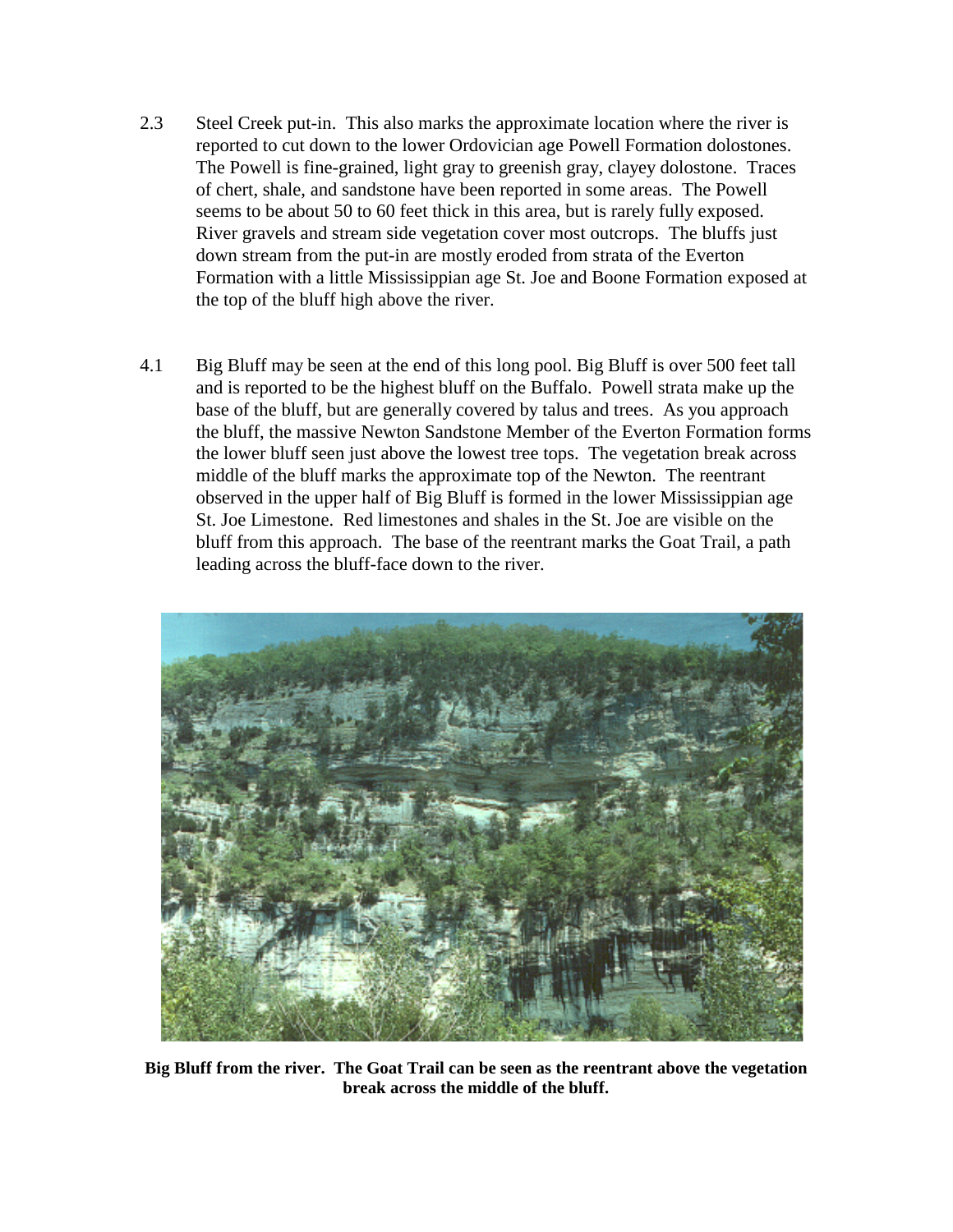5.0 Big Bluff. Canoes can be beached in a small slough just beyond the exit shoal of the pool at the base of Big Bluff. A path leads along the riverbank to the end of the bluff and then up the ridge to the Goat Trail across the face of the bluff. The trail is often faint and not well defined through the woods and up the lower slope until you reach the approximate top of the Newton Sandstone Member. From there to the Goat Trail the trail is more obvious. This trail is steep and slippery and often near the edge of the bluff. If you have any difficulty with heights or rugged terrain do not attempt this climb. Plan on about an hour or so to explore the bluff.

The riverside rocks are part of the Powell Formation (lower Ordovician) - dolostones that here are generally covered by plants and rock debris. Along the base of the exposed bluff ground water has created small solution cavities and shelters in the basal Everton by removing soluble cements that hold the sand grains of the sandstones together. As you struggle on up the lower slopes you will notice that the soil is quite sandy. This clue gives you strong indications of the nature of the underlying rock. Keep an eye on the soils for changes in composition and compare the transition horizons with the strata of the bluff. The sandy soils will only be found on the lower slopes where we find the Ordovician sandstones; higher up the soil will become cherty reflecting the nature of the lower Mississippian rocks. About half way up the slope and near the edge of the bluff an exposure of the Newton Sandstone Member of the Everton Formation forms a small platform with an excellent view of the Bluff and river valley.



**Big Bluff from the level of the top of the Newton Sandstone Member of the Everton Formation. The reentrant in the upper part of the bluff marks the base of the Mississippian age rocks.**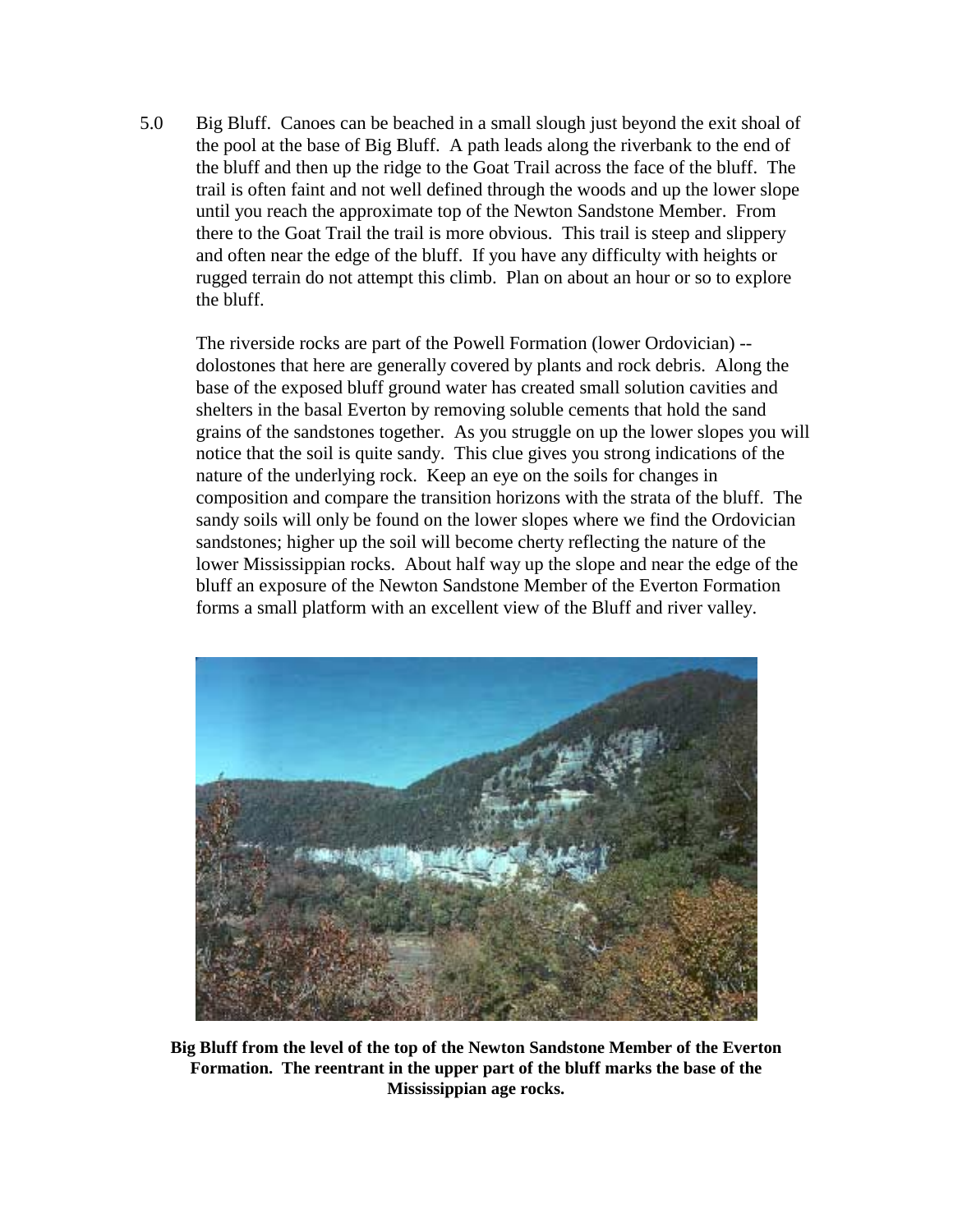The Goat Trail goes across the face of Big Bluff in a reentrant developed in the basal St. Joe Limestone (lower Mississippian). The floor of the track is frequently on a 4- to 6- foot thick bed of sandstone thought to be basal Mississippian age. About midway across the bluff a solutional letdown structure in the top of the Ordovician strata preserves a lens of limestones of the late Ordovician age Fernvale Formation beneath the basal Mississippian sandstone. Elsewhere along the Trail the basal Mississippian sandstone bed rests directly on sandstones belonging to the Everton Formation or a thin conglomerate. The St Joe is made up of thin to medium beds of limestone with some thin shale units in the lower 20 feet. It is because of these interbeds of thin shales that this portion of the St Joe weathers faster than the higher-up section and produces a reentrant. Close examination of the limestones will reveal small fossil fragments scattered through a finer matrix. The fossils fragments are mostly from crinoids and bryozoa. At the very base of the St Joe, just above the basal Mississippian sandstone, a shaly limestone interval contains rounded, black phosphate nodules. One of the distinguishing characteristics of the St Joe in this region is the brick-red coloration of some of the strata. The red color is due to trace amounts of iron oxide in the rock.



**The contact of the Ordovician and Mississippian age rocks on Big Bluff. The lower strata of this image are mostly Everton sandstones. A lens of Fernvale Formation limestones can be seen just below the basal Mississippian sandstone (the prominent ledge in the top third of the image).**

The top of the St Joe is about 50 to 60 feet above the basal Mississippian sandstone and is accessible off the north end of the bluff where the trail leads to an abandoned dirt road. Beds of cherty limestone belonging to the Boone Formation (Mississippian) cap the bluff. The Goat Trail across Big Bluff is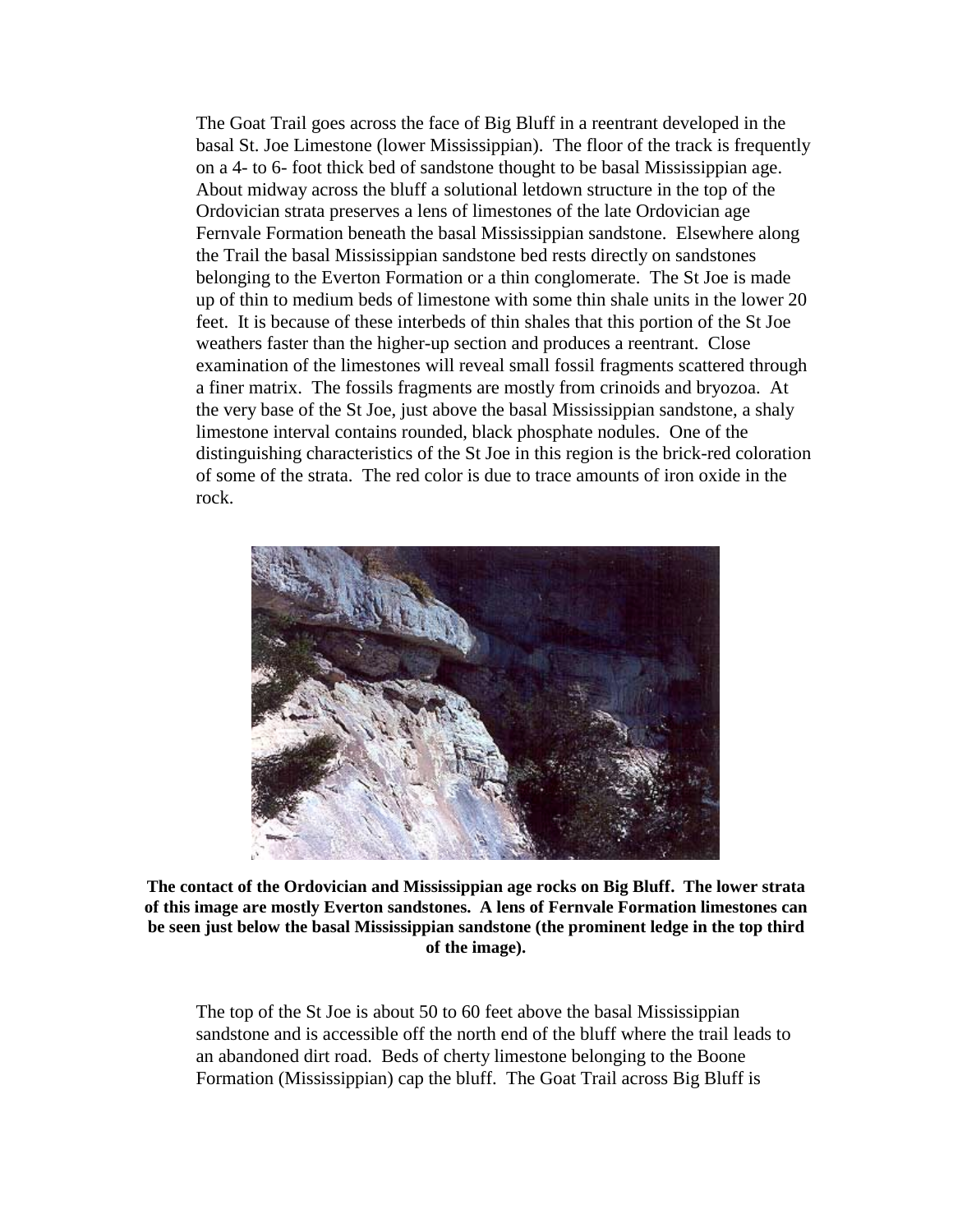estimated to be about 350 feet above the river and offers a splendid view of the Buffalo National River.

- 5.8 Jackies Big Hollow on the right. This small, steep hollow sports two nice pouroffs over Everton bluffs in wet weather.
- 6.5 Jim Bluff. The river meets Jim Bluff nearly head on. The lower, stream-side portion of the bluff is a sandstone of uncertain age; possibly upper Ordovician, maybe basal Mississippian, but likely a measure of each. The upper and greater portion of the bluff is composed of limestones and some thin shales of the St. Joe Limestone. Because the interlayered limestones and shales erode easier than the sandstones or the shale-free limestones, a deep notch has formed in the bluff. The base of the notch in the bluff marks the base of the St Joe Limestone. The red limestones and thin shales of the St. Joe can be witnessed here about 5 or 6 feet above the pale, blue-green, shaly limestones at its base.



**Jim Bluff. All but the lower part of the bluff is Mississippian age limestone (with a trace of shale) of the St Joe Formation.**

Consider what has happened here. You can't help but notice that the entire bluff is tilted generally downstream. When you are standing on Jim Bluff you are standing on a 1/3 mile wide, east-west trending block of the Earth's upper crust that has dropped down some 300 feet relative to either side. This type of feature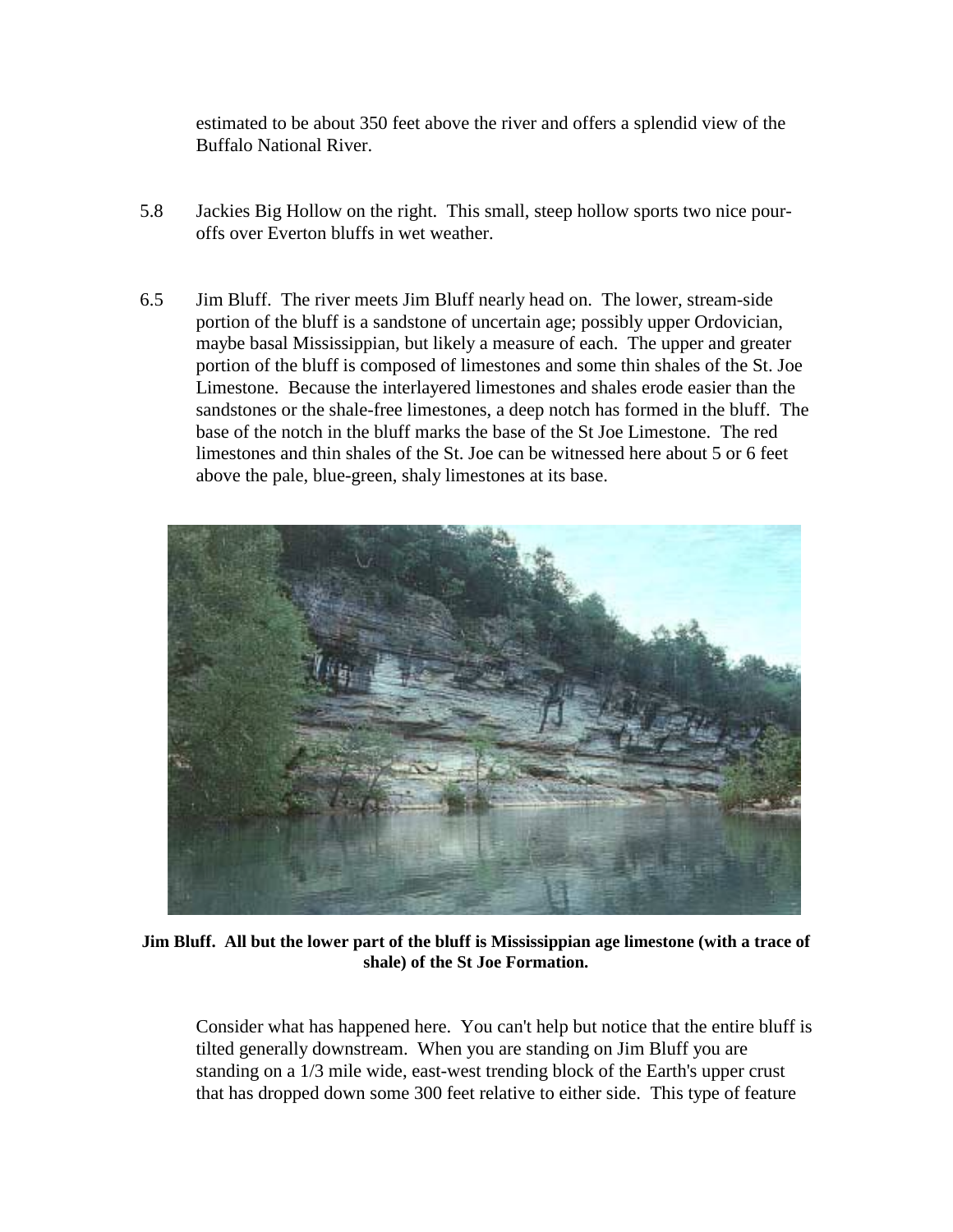is called a graben and this particular graben is called the Jim Bluff Graben. Faults define the sides of grabens. As you face upriver from Jim Bluff, the fault marking the south side of the graben block passes a short distance in front of you (remember, you are on the fault block). By carefully walking (and/or crawling) to your right (west) toward the corner formed by the bluff with the hillside to the west, you will reach a point where the bluff is interrupted by the fault (and a drainage) as the fault passes through the mountain. This point is easily identified by the lack of limestones on the south (west) side of the fault. (The limestones are there, it's just that you are on a block that has been displaced about 300 feet.) In the winter or early spring when the leaves are off the trees you can usually determine where the fault cuts the ridge to the east of Jim Bluff. To gain a little perspective, remember that Big Bluff is just over the hill to the west. Where you are standing right now, a few feet above the river, is the same geologic horizon as the Goat Trail on Big Bluff some 350+ feet above the river.

- 6.75 The river bed is carved into the St Joe Limestone until about mile 6.9
- 6.9 Crossing the normal fault (downthrown to the south) that marks the north boundary of the Jim Bluff Graben. The river bed is in Everton to Mile 8.5.
- 7.0 Sneeds Creek enters from left (west). A trail head starts here for routes into Sneeds Creek and Hemmed-In Hollow.

A half mile hike up Sneeds Creek brings you to a long, wide, and relatively flat exposure of sandstone locally called Rocky Bottoms. The valley flooring sandstone at Rocky Bottoms lies just below the St Joe and is either Basal Mississippian or Everton (or both). The hike in takes you past an old roadbed that leads to a long abandoned house site. This road crosses Sneeds Creek on the edge of a sandstone slab. The bed of sandstone is inclined to the west-southwest (upstream) and cut off just downstream of the road crossing where it forms a low ledge. This drop-off marks the approximate surface trace the fault bounding the north edge of the Jim Bluff Graben. (The fault that marks the south side of the graben is found at Jim Bluff.)

This same fault trace can be seen again about 200 yards upstream on the north side of Rocky Bottoms where a small tongue of the exposed slab extends northward. A small drainage comes in here, over a rounded sandstone bank. There is a slight trench between the bank and the valley floor slab. This trench is the trace of the fault. The trench is formed because the rock along the fault has been fractured and displaced allowing faster erosion. You can also see how the rock layers have been bent by the drag induced by the movement of the fault. (if you are standing on the slab you are on the side that has dropped down relative to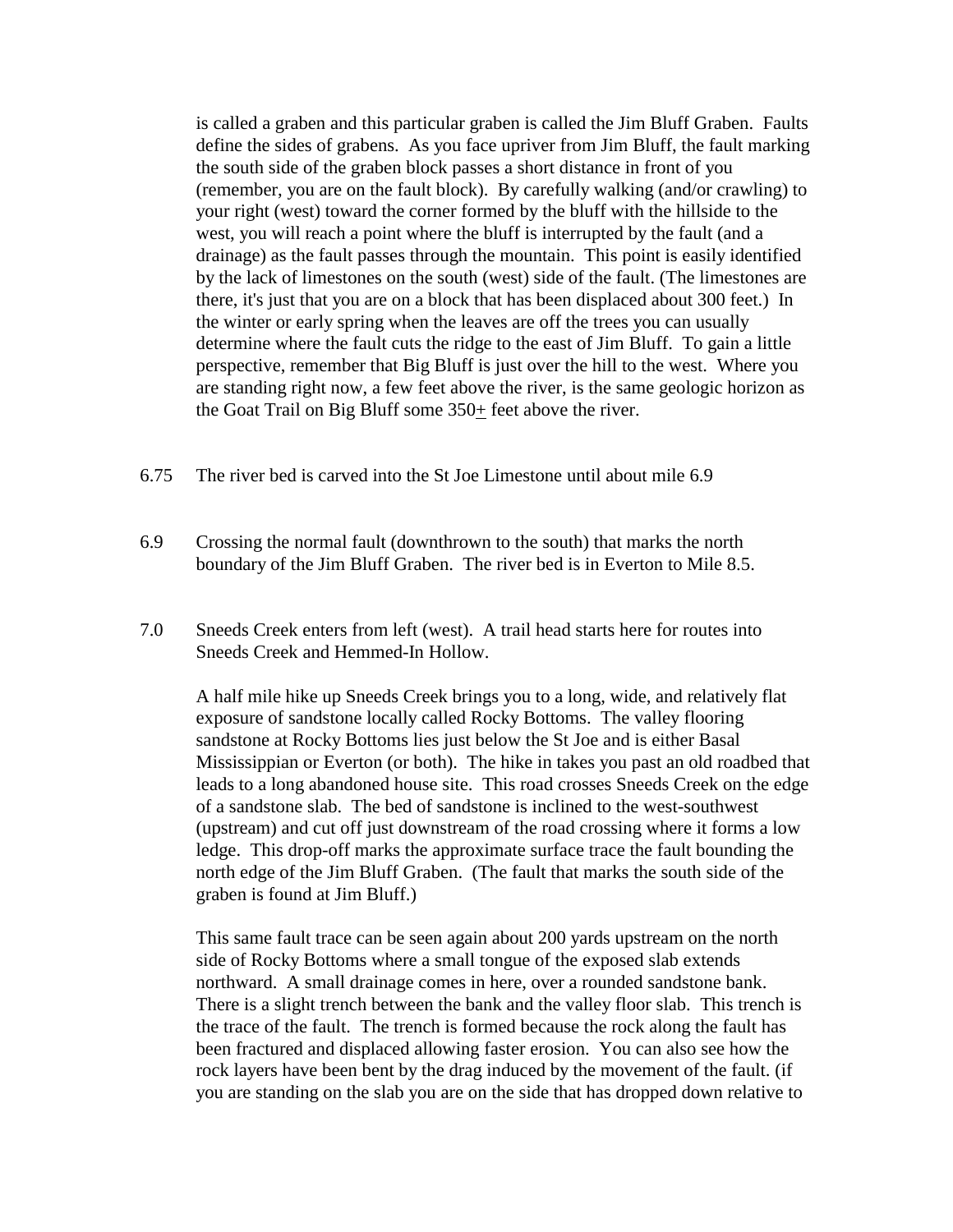the north bank.) Looking up the main stream (west), notice that the rest of the slab is not flat, it is tilted toward you. This incline is not due to frictional drag related to a fault, but rather the overall geometry of the Jim Bluff Graben. On a geologic map of the area you can see that the graben dies out to the east and west of this site. The graben block is hinged on each end and sunk down over 300 feet in the middle. The slope you observe on the slab to the west is the result.



**Sneeds Creek at Rocky Bottoms. The stream is flowing on sandstone that lies just below the St Joe Formation limestones.**

The sandstone exposure displays fractures known as joints. These joints tend to be fairly straight and trend in just a few specific directions. Joints are not considered faults as no displacement has occurred along them. However, like faults they do tend to be conduits for water and exhibit greater erosion than the surrounding rock. Joints in the rock often control the initial development of stream flow, mineralization, caves, and even valleys. At the upper end of Rocky Bottoms the stream has cut a channel into the sandstone. The joints there have guided this process to a minor degree. The process of joint development is not well understood. Geologists have observed that they are often an early development, frequently found in the firm sediment of modern deposits prior to lithification (turning to stone).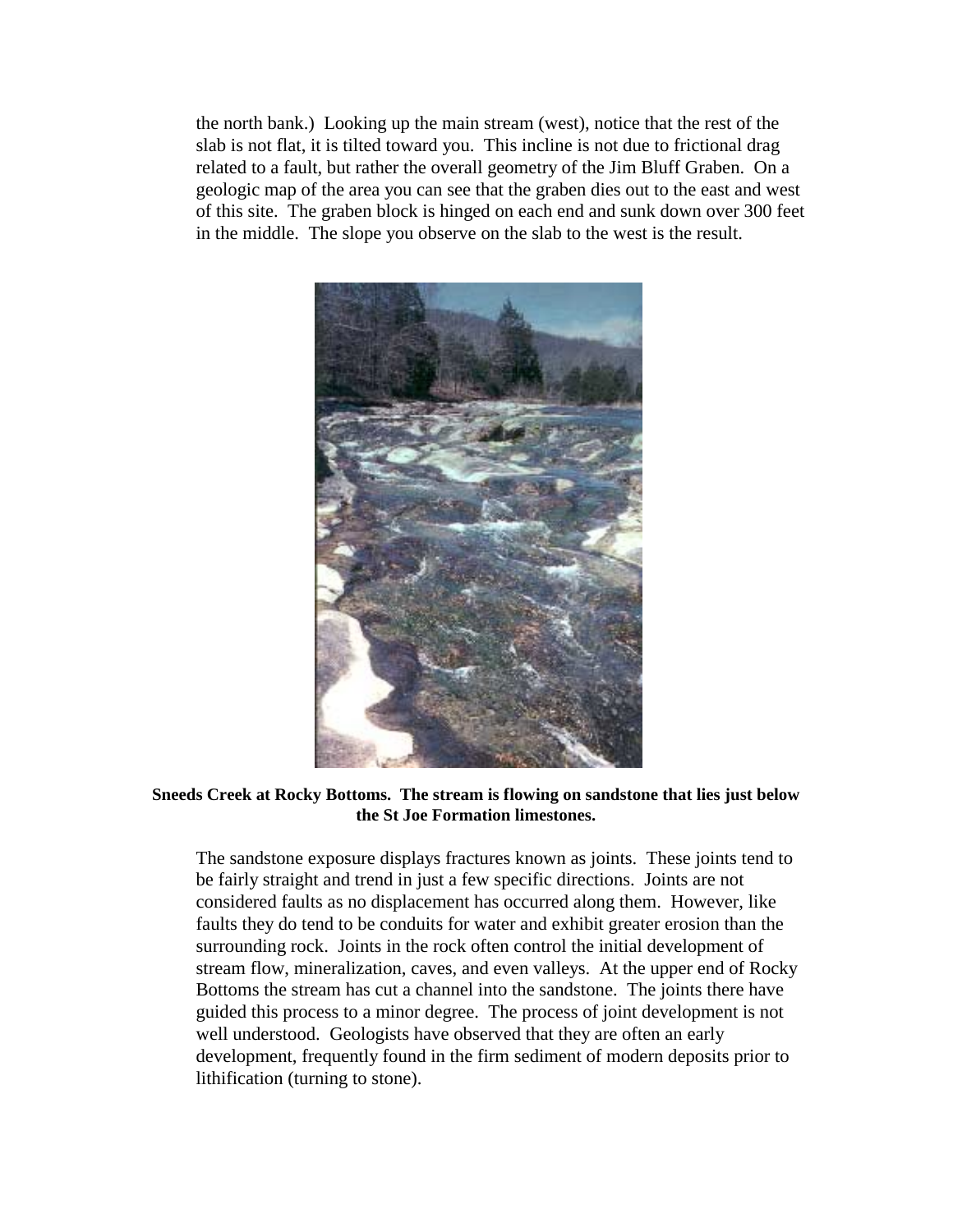7.4 Entrance and trail head to Hemmed-In Hollow on left. A few yards upstream on the Buffalo from the mouth of Hemmed-In Hollow a small collapse structure or sinkhole is developed in the river bed outcrops (Everton Formation).



**The top of a sinkhole feature in the Everton Formation strata just upstream from the entrance to Hemmed-In Hollow.**

The hike to Hemmed-In Hollow Falls is a little over a half mile and will take about an hour or so (round trip). A normal fault (downthrown to the south) is crossed right at the entrance to the Hollow. Outcrops of Powell Formation dolostones occur along the streams that the trail crosses and follows within the Hollow. As you approach the upper end of the gorge chert beds are exposed in the main stream bed. These cherts are similar to cherts commonly found in a sequence of rock below the Powell interval, but in this case geologists have assigned them to the Powell. Stromatolite laminations can be seen in the rock ledges near the base of the falls. Stromatolites are structures created by various algae (principally cyanobacteria) living in association with anaerobic bacteria. These algae and bacteria produced a sticky organic mat that trapped sediment creating the laminations we now see.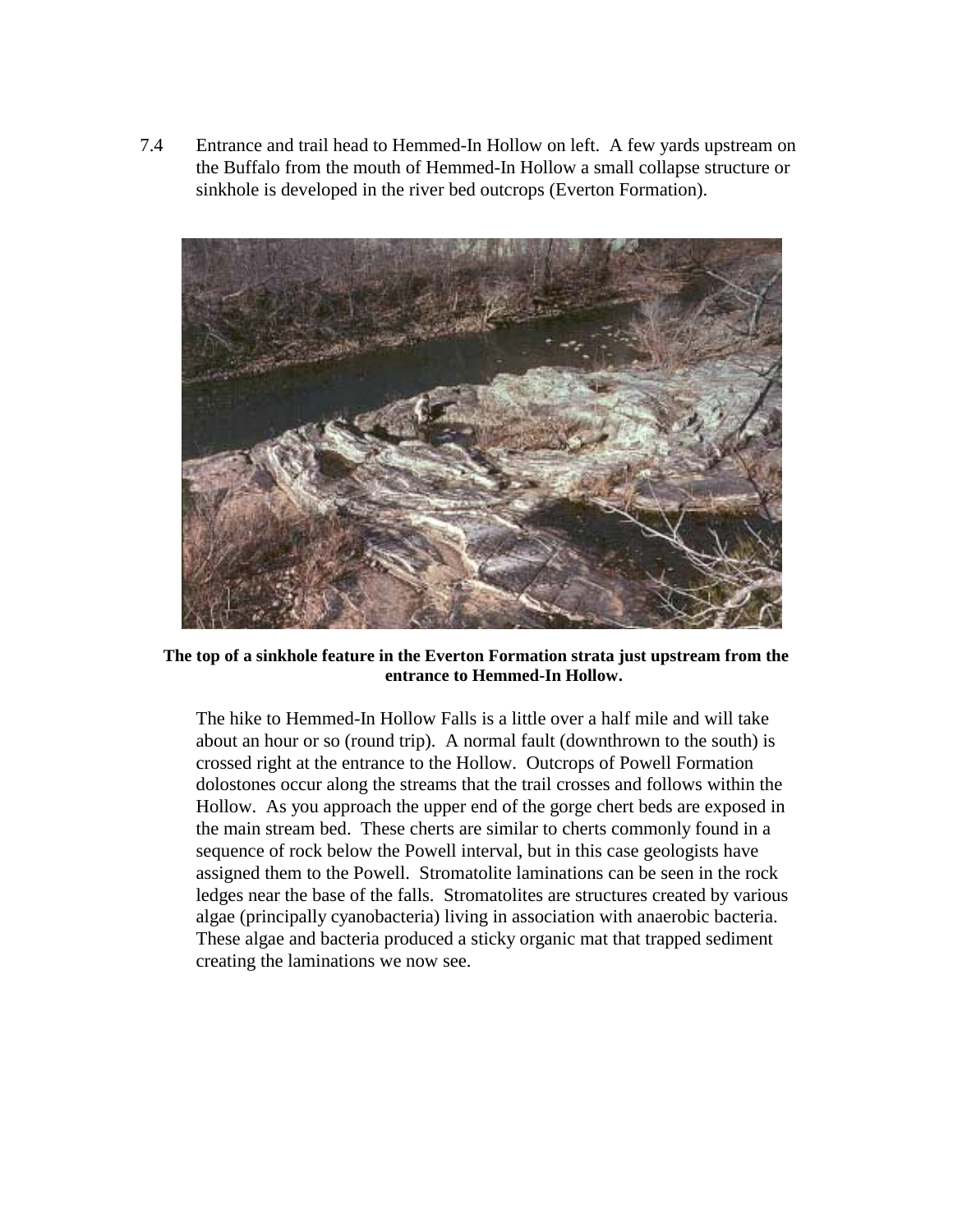

**Hemmed-In Hollow Falls. The contact between the Powell and Everton Formations is indicated by an arrow. Stromatolite fossils can be found in the rocks surrounding the base of the falls.**

Several small waterfalls are found near the head of the Hollow. The main waterfall is quite tall but normally fairly slight, with only a small flow or, for much of the year, a drip. If you happen to be on the river the day after a good rain or just after a cloud burst, the fall becomes truly impressive. The wind tends to blow the fall around frequently delivering unexpected showers to visitors who venture too close to the base of the falls. The waterfall at the head of the Hollow is reported to be about 200 feet high and is thought to be the highest waterfall between the Cumberland Plateau in eastern Tennessee and the Rocky Mountains. The basal 50 to 60 feet of this cliff face is part of the Powell Formation. Everton strata makes up the rest of the bluff. The waterfall brinks in the Newton Sandstone Member of the Everton Formation.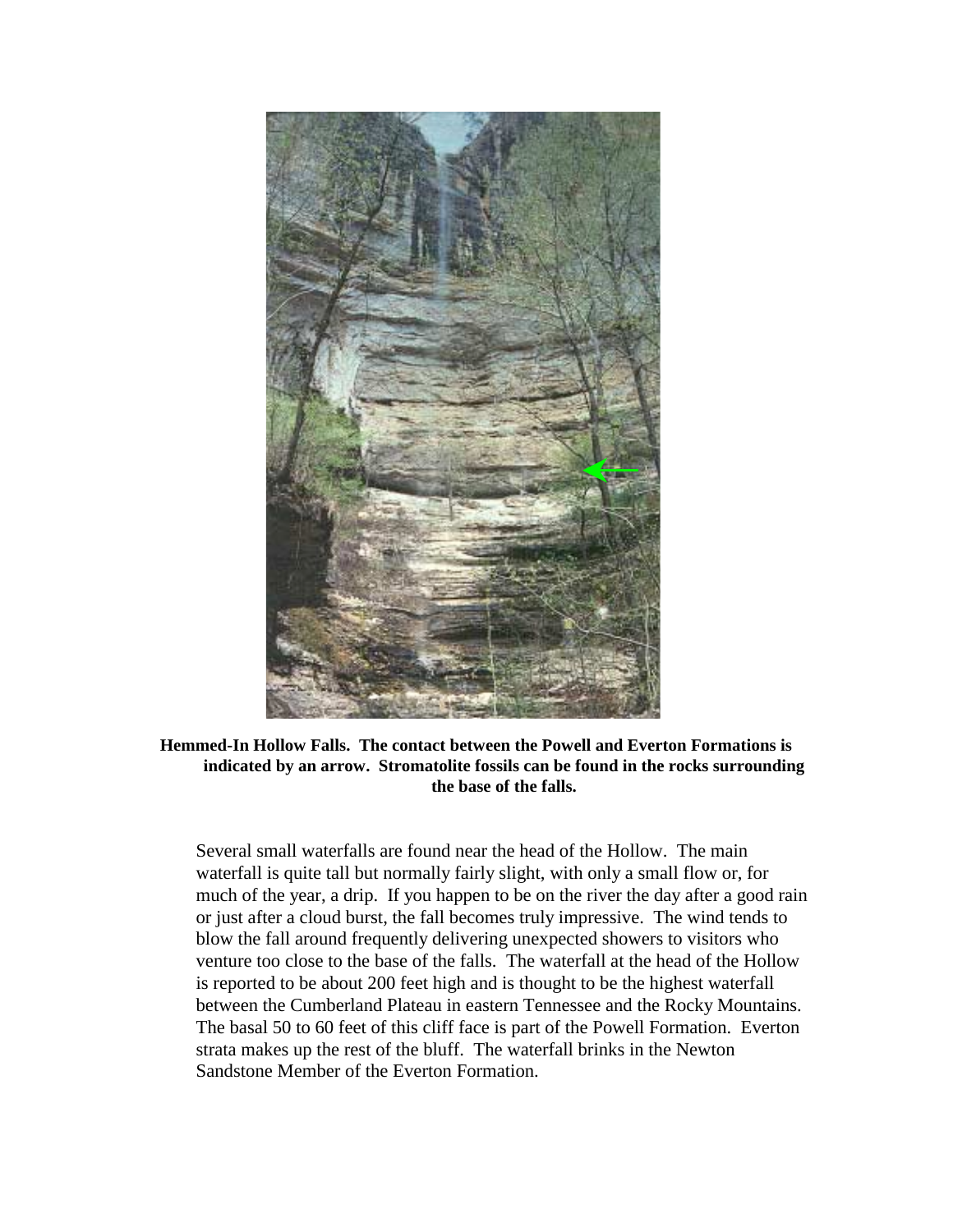The trail that comes from Sneed's Creek has a spur that leads to the top of the cliff enclosing the Hollow. A trail follows the rim of the hollow and offers some tremendous views of the countryside. This trail is narrow and very close to the edge of the bluffs, so great care should be taken if you plan to hike there.

7.9 Paleo Sinkhole. A sinkhole complex is developed in the low Everton bluff on the west bank (right side facing downstream) at the lower end of this small pool. Based on other solution features in the region and the nature of the sinkhole filling, this complex is interpreted as being formed before the Mississippian age St Joe sediments (limestones) were laid down. The core of the sinkhole is filled with a rock that is quite similar to the surrounding rocks, but nevertheless distinctive from them, strongly suggesting that the sink was developed while the Everton was the eroding surface (during the latter part of the Ordovician?). If you keep a sharp eye along the bluffs and rock outcrops through this entire stretch of the river, you will see several narrow zones where the bedding has been briefly interrupted by small paleo sinkholes. These other features exhibit many similarities to this large paleo sinkhole -- they tend to display a definite demarcation and a disharmonious fabric relative to the enclosing rock, and show little or disrupted bedding. The bedding of the adjacent bedrock sometimes displays a sag or downward flexure marginal to the ancient sink. Some of the paleo sinkholes exhibit a jumble of bedded blocks within the sink that apparently fell from the sides and ceiling of the sinkhole when it was being formed and was open space.



**Paleo Sinkhole in the Everton Formation near mile 7.9.**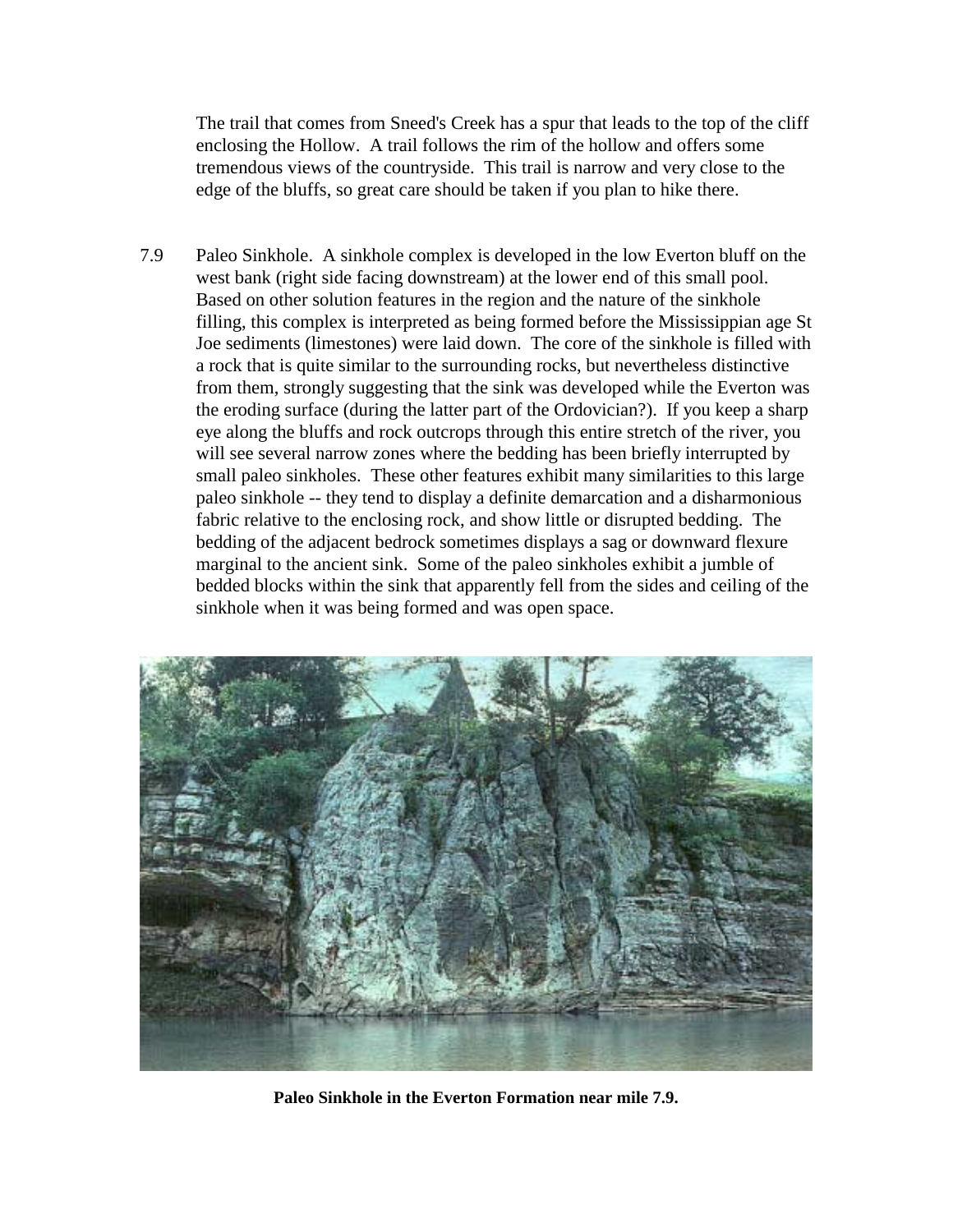Some of the paleokarst features observed along this reach of the river may represent just a very local and slight shifting of the sediments, just enough to obscure the strata's bedding and change the apparent fabric of the sediments. In most cases the lithology of the sinkhole filling is the same or quite similar to the surrounding sediments. Descending ground water may have just removed or weakened the original sediment cements to the point of internal collapse without developing a true vertical cave.

- 8.1 Fault. A small normal fault can be seen on the right bank as you enter this pool. The fault may be associated with the Jim Bluff Graben that passes just south of this location. The fault seems to die out as you explore up the hill and no significant offset is observed, except right at the fault trace, suggesting its association with a local paleokarst process. At the downstream end of this bluff you will see another paleokarst feature.
- 8.5 River bed in Powell Formation to Mile 8.8
- 8.8 Fault. The river crosses a normal fault (downthrown to the south) and back into the Jim Bluff Graben. St Joe Limestone in the river bed to Mile 8.9
- 8.9 River bed in Everton to Mile 9.75
- 9.1 Fault. This fault is the south edge of the Jim Bluff Graben. It is downthrown to the north. You will leave the graben for a brief reach, but cross it one more time.
- 9.6 Indian Creek Shoals and Gray Rock are just ahead! The fault that is the south boundary of Jim Bluff Graben passes through here and can be observed on the southeast side of the river in the bluff at the head of the shoal. Typical of many faults the displacement has produced several secondary faults. Some of these can be seen in this outcrop as well. Drag on the fault has apparently bent the strata in this bluff.

Indian Creek enters from the right (east). Indian Creek is one of the finest karst valleys in the entire area. It has cut a deep and narrow canyon into Sherman Mountain here and is well worth the hike (and climb) to the upper reaches. Several cascades and waterfalls, a few small caves (the Arkansas Cave at Jason's Leap is closed much of the year to protect endangered bat species), bluffs, sinkholes, springs, and the fascinating Needle's Eye natural bridge are among its geomorphic points of interest. This is not an easy hike so if you plan to explore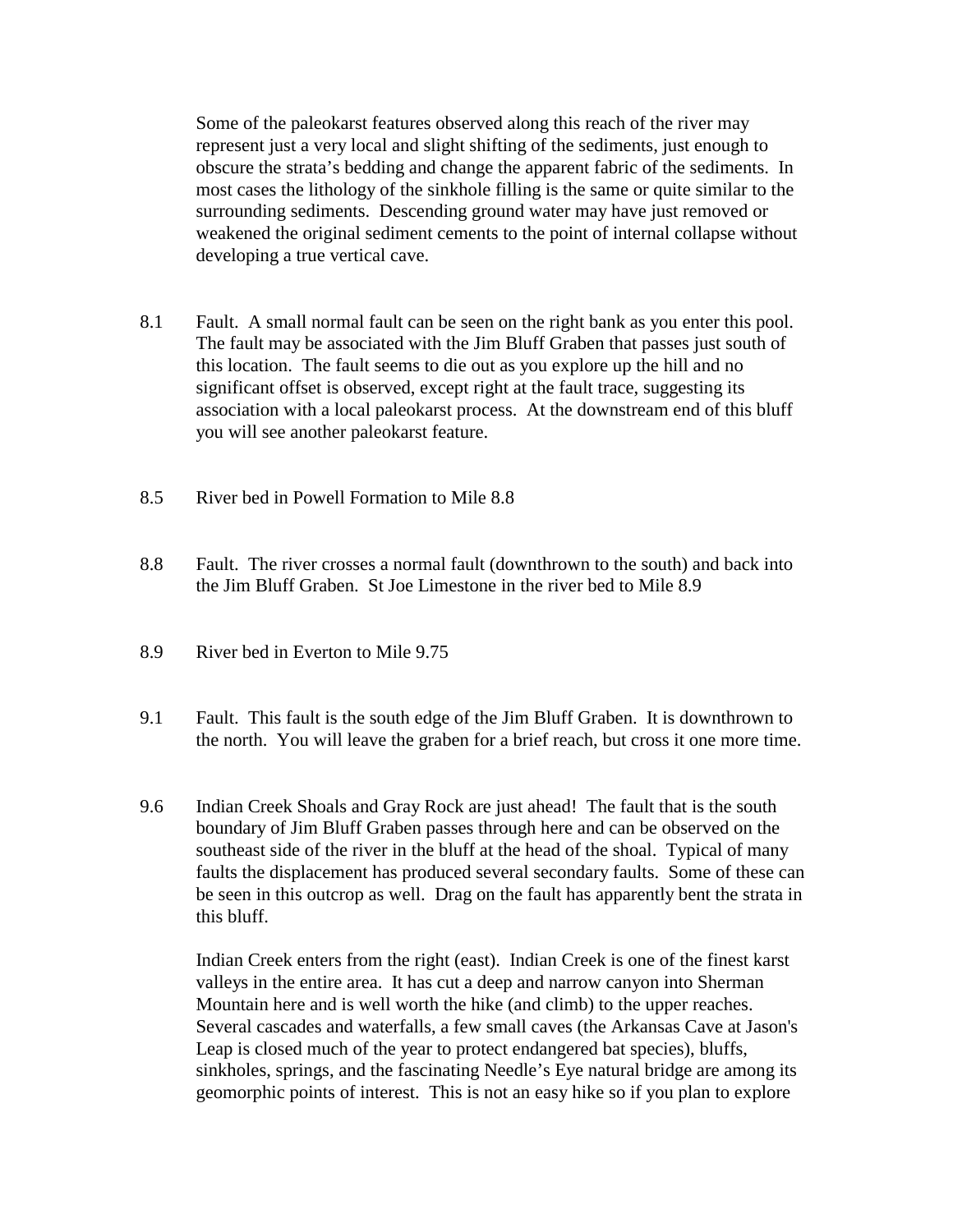this valley allow plenty of time (4 to 8 hours) and take great care. The best approach is from Kile's Landing campground.



### **Arkansas Cave in Indian Creek valley. The contact between the Everton and the St. Joe Formations is about two feet below the top of the cave's entrance.**

9.75 Gray Rock! This limestone rock and the shoal just above it has caused more people to get tumped out of their canoes than just about any other single place on this portion of the river. So well known was this site that it was not unusual for people to be lined up on the banks and standing atop the Rock cheering the paddlers and the spills. However, streams are dynamic systems that do not stay in the same place or maintain the same features year after year. During the 1990s the gravels at the lower end of Indian Creek Shoal migrated and adjusted the principle current away from Gray Rock. The rock is no longer the hazard it once was, but the shoal is still somewhat of a challenge.

Grey Rock juts out into the river from the left at the bottom of the shoal. Just downstream from the Rock you will pass out of the north side of the Jim Bluff